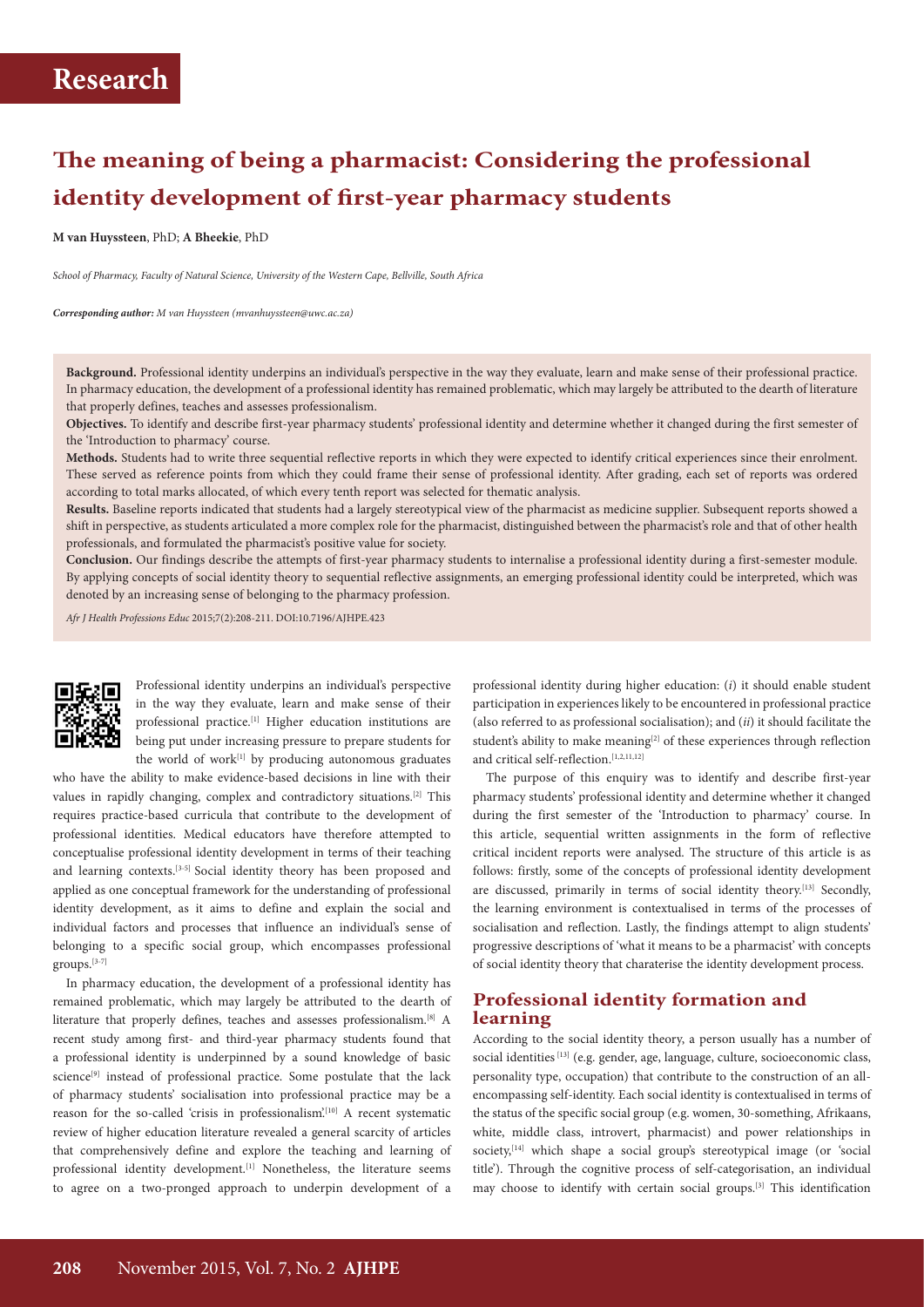process defines who a person is – the in-group (e.g. pharmacist) – as well as who a person is not – the out-group (e.g. doctor/nurse). Group membership is usually associated with cultivating increasingly positive attitudes towards the in-group by appreciating its diversity and differentiating this diversity from out-groups.[3] The development of an in-group mentality is made accessible when an individual choosing to assume that social identity (e.g. pharmacist) participates in activities associated with the group (e.g. dispensing of medicine) or social engagements that require the salience of that social identity (e.g. advising patients about medicine). There is a natural tendency to link good attitudes to the in-group, resulting in the out-group being thought of as the opposite of the in-group (bad attitudes). These attitudes towards the out-group tend to have a homogenising effect in the mind of the individual, which gives rise to social stereotyping of this group.

The 'development of a professional identity' is primarily concerned with the process of integrating a new social identity into an individual's self-identity. The identity reconstruction process is dependent on the socialisation of an individual in appropriate roles and forms of participation in the community, and the ability to make meaning of socialisation encounters.<sup>[13]</sup> The aim of providing students with professional socialisation encounters (such as interacting with pharmacists, evaluating what they do, or actively seeking information about the profession<sup>[9]</sup>) is to increase the salience of professional identity, thus providing the opportunities to add personal meaning to the new social identity. This experience of the making of meaning allows students to construct their own 'knowledge of ' the profession as opposed to 'knowledge about' the profession (which they are taught in class). By doing so, students are provided opportunities that might cultivate a sense of belonging to the professional group, as 'one cannot develop a practice-centred identity simply by learning about the practice.<sup>[10]</sup> The internalisation of a professional identity involves a change in what we know and how we know what we know. Thus, pharmacists may interpret their professional identity in different ways, as the process of internalisation is heavily dependent on a person's ability to shape a coherent meaning.<sup>[15]</sup> Meaningmaking is limited by the level of complexity of an individual's frame of reference (beliefs, feelings and values), which is dependent on cognitive, emotional and social aspects of self-identity.<sup>[15]</sup>

Therefore, the internalisation of a 'new' identity involves an increase in the complexity of an individual's perspective or frame of reference.<sup>[12]</sup> The latter may become more complex if it is to be identified, analysed and challenged through critical reflection and self-reflection.[2] Initially, this process may manifest in students through feelings of discomfort, confusion and contradiction. It is important for them to be aware that feelings of discomfort are potential markers of a shift in identity<sup>[5]</sup> and for teachers to facilitate this understanding for students to drive their own growth.

### **Setting and structure of enquiry**

The School of Pharmacy, University of the Western Cape (UWC) launched its new curriculum in 2013, which included two pharmacy-focused modules for first-year students. This was the first time that staff from the School of Pharmacy had been involved in teaching first-year students. This article focuses on the first-semester module entitled 'Introduction to pharmacy'. The aim of this module was to announce the start of the journey in becoming a pharmacist, focusing specifically on the concept of 'what it means to be a pharmacist'. Our enquiry was primarily explorative and descriptive in design. It comprised sequential reflective written assignments (Fig. 1), embedded within a continuum of didactic lectures providing explicit 'knowledge about' pharmacy and pharmacists, interspersed with socialisation encounters and group reflection.

Three sequential written assignments followed the structure of a reflective critical incident report.<sup>[11]</sup> Each assignment consisted of a short narrative account of a critical experience identified by the student, interpreted as a significant learning moment, turning point or moment of realisation, which they thought contributed to their personal or professional identity development. The purpose of the first assignment was to gauge the first-year students' interpretations of 'what it means to be a pharmacist' before introducing the pharmacy curriculum and influence of lecturers (Fig. 1). This assignment served as a reference point from which later shifts in students' descriptions could be determined.

The first socialisation component for the students was a service-learning experience at a primary school in an underserved community in Cape Town. The students were tasked to talk to groups of learners (Grades 4 - 7) for 1 hour, trying to establish what the learners knew about factors affecting their health. The service-learning experience was followed by a 2-hour group reflection on campus.[12] The purpose of group reflection was for students to share experiences that tended to be different or contradictory to their personal frame of reference (beliefs and morals about the world). Contradictions between a personal frame of reference and real-world experiences may lower an individual's self-esteem and thus threaten the professional identity development process. Dialogue with different group members offers as many perspectives for the interpretation of the incident and eases the initial contradiction, affording a more inclusive interpretation of the experience. The second written assignment focused specifically on a critical incident that



*Fig. 1. Sequence of investigation.*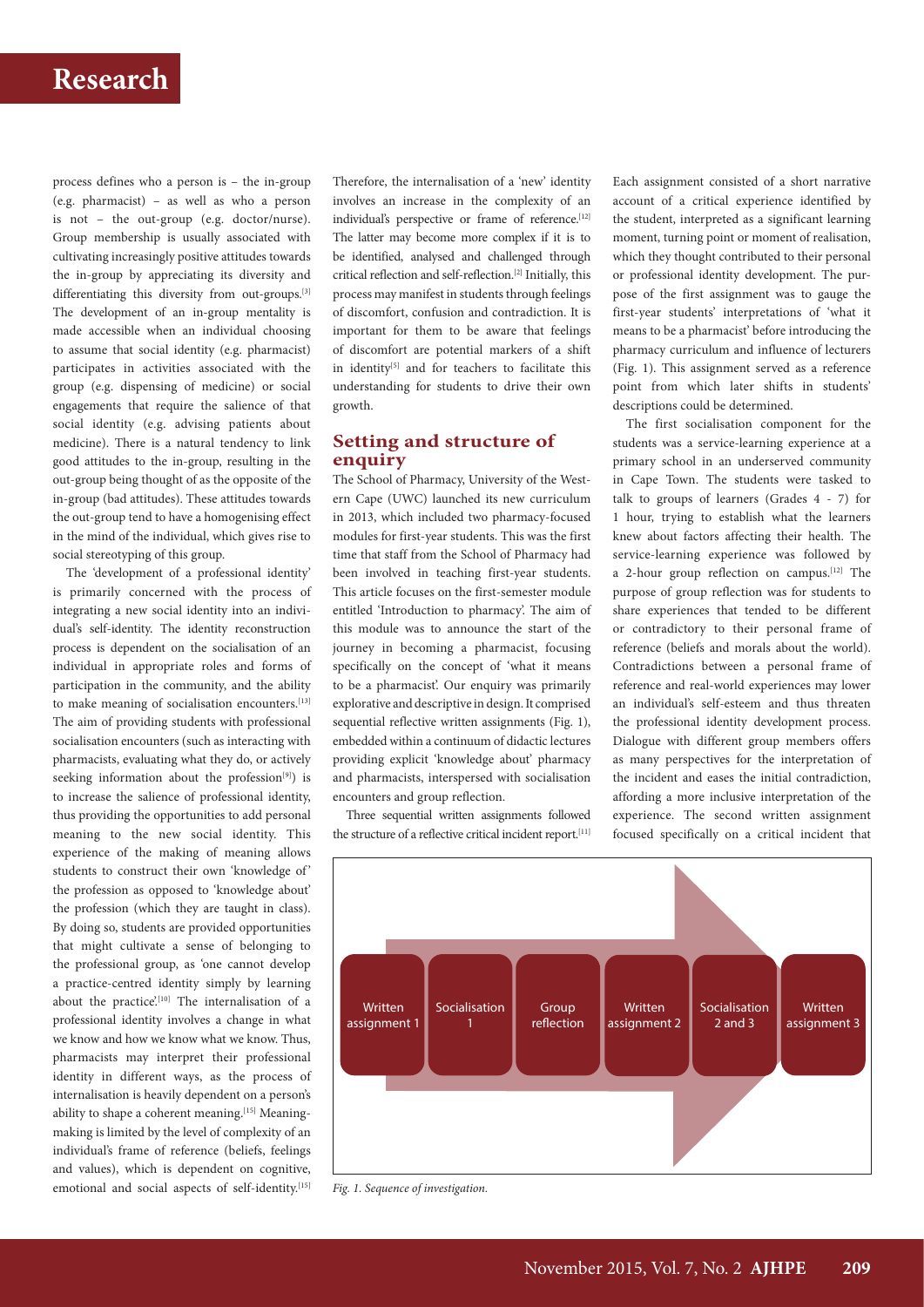# **Research**

enabled students to examine their self-identity and how their personal frame of reference correlated or did not correlate with their interpretation of their professional identity.

The second socialisation component was an interprofessional learning component completed at the Interdisciplinary Teaching and Learning Unit at UWC. It required students to participate in interprofessional group work (with students studying dentistry, occupational therapy, etc.) for 2 hours once a week over 7 weeks, and covered topics of health, social development and primary healthcare as part of their first-semester module.

The third socialisation component was an opportunity for students to attend a talk and engage with 3 guest pharmacists for ~1 hour, each practising in a different sector of pharmacy (industry, public primary healthcare and hospital (clinical) sector). These interactions aimed to expose students to a variety of potential role models and practice environments and it was hoped to reduce the perception of the stereotype pharmacist.<sup>[3]</sup>

The three sequential written assignments formed part of the formative assessment mark for the module. Each assignment was graded according to a reflection rubric that included four main assessment criteria: clear and expressive description of the critical incident; analysis of how the incident contributed to the understanding of self, others and the profession; open, non-defensive self-appraisal of one's own frame of reference; and language structure and use. Feedback on assignments focused on stimulating the students to re-examine their frame of reference relative to their experiences (on or off campus). The allocation of marks for each sequential assignment incrementally increased for the analysis and self-appraisal criteria and decreased for description and structure criteria to explore the depth of their critical analysis skills. The first and third assignments were marked by one individual assessor, but the second assignment was marked by three independent assessors using the reflection rubric. Inter-assessor variability should not have a marked effect on the findings of this investigation, as the grades of the students do not necessarily correlate with the strength of their professional identity. The grades were used as a tool to facilitate the sampling process. Each set of assignments (first, second and third) was ranked in order of the highest to the lowest score, of which every tenth assignment was sampled. Thematic analyses were done separately for each set of assignments.

### **Results and discussion**

Findings are presented in the order in which the assignments were written. The first set of assignments showed that students largely viewed the pharmacist as different from themselves and described critical incidents from the patient's perspective. Students tended to describe the stereotypical role of the pharmacist, with most of the critical incidents relating to medicines. Students' perceived knowledge about 'medicine' was dominated by images of pharmacists dispensing it and advising people on how to administer it. There were isolated examples of caring and professional conduct. Students tended to describe a pharmacist in terms of having scientific knowledge (mainly chemistry and biology) closely related to the requirements for being accepted into the pharmacy course, probably because this is what they had been exposed to. Students were not cognizant of the values of socialisation skills. These overwhelmingly stereotypical descriptions of the poorly communicating, independent and intelligent pharmacist were in line with findings from a previous interdisciplinary study conducted in the UK with neophyte undergraduate students (including audiologists, doctors, midwives, nurses, occupational therapists, pharmacists, physiotherapists,

podiatrists, radiographers and social workers) who had to rate the professional attributes of different types of healthcare workers.[7] In another study from the UK, which compared the perception of professional identity between first- and third-year pharmacy students, the former tended to delay their identity development until they acquired a broad scientific knowledge.[9] The abovementioned findings reinforce the notion that early professional identity development during pharmacy education is particularly weak. This is hardly surprising, as the students are mainly exposed to the natural sciences at the School of Pharmacy rather than professional practice during their first year.

After the first socialisation encounter, the second set of assignments described students' first experiences of 'being' a pharmacy student. One student noted that 'I felt appreciated and important'. Another student described this in terms of her feeling of belonging to the profession: 'As pharmacy students we were wearing our lab coats and lanyard as to respect and represent the pharmacy job, so that even the learners can see we did not send ourselves, but we have been sent.' The previous two quotes described students' experiences of 'being perceived as' pharmacy students rather than 'being' pharmacy students. This is not surprising, as they have had little exposure to the pharmacy practice setting. Other students described experiences with a more internal focus of their engagements with others. This was evident from some students expressing their feelings of unease at the new responsibility that went with 'being' a pharmacy student: 'These children were letting me into their lives and it was up to me to listen and practise confidentiality with the important information that they had rendered on my shoulders.' By making some of the roles of the pharmacist accessible, students could start identifying qualities of a pharmacist, such as empathy, adaptability, compassion and humility, on the basis of personal experience and not only from what they were taught in class. Students realised that the role of the pharmacist did not only require (stereotypical) knowledge and skills, but demanded personal maturity and the development of self-responsibility. This realisation seemed to add value to and respect for the role of the pharmacist in society, as illustrated below:

'The reason why this incident had this effect on me I think it's because I did not know that becoming a pharmacist was all about care taking and making a great change in someone's life not by just dispensing medicine but also helping them by giving them advice and because I had little knowledge before going to that school but now I am no more in that nut shell.'

In the third set of assignments some students started to express their perceptions of the undervalued role of the pharmacist in society. With regard to identity development, this may suggest that students were starting to identify with pharmacists as the in-group by delineating professional boundaries with out-groups, as noted in the following: 'The doctor is the custodian of diagnosis and the pharmacist the custodian of medicines.' Furthermore, students reported a broader and deeper understanding of the role of the pharmacist. They valued the core competencies that pharmacists were required to attain when handling medicines, i.e. discovery and design of new products and industry-linked activities such as manufacture, storage and distribution of bulk supplies. They also seemed to articulate the attributes that a good pharmacist should have, e.g. communication as an especially valuable skill. Students expressed their desire to be more engaging/patient-centred and asserted to fulfil this role in future. Furthermore, they commented on the personal growth they experienced during this course: 'Not only have I learnt so much about the pharmacy